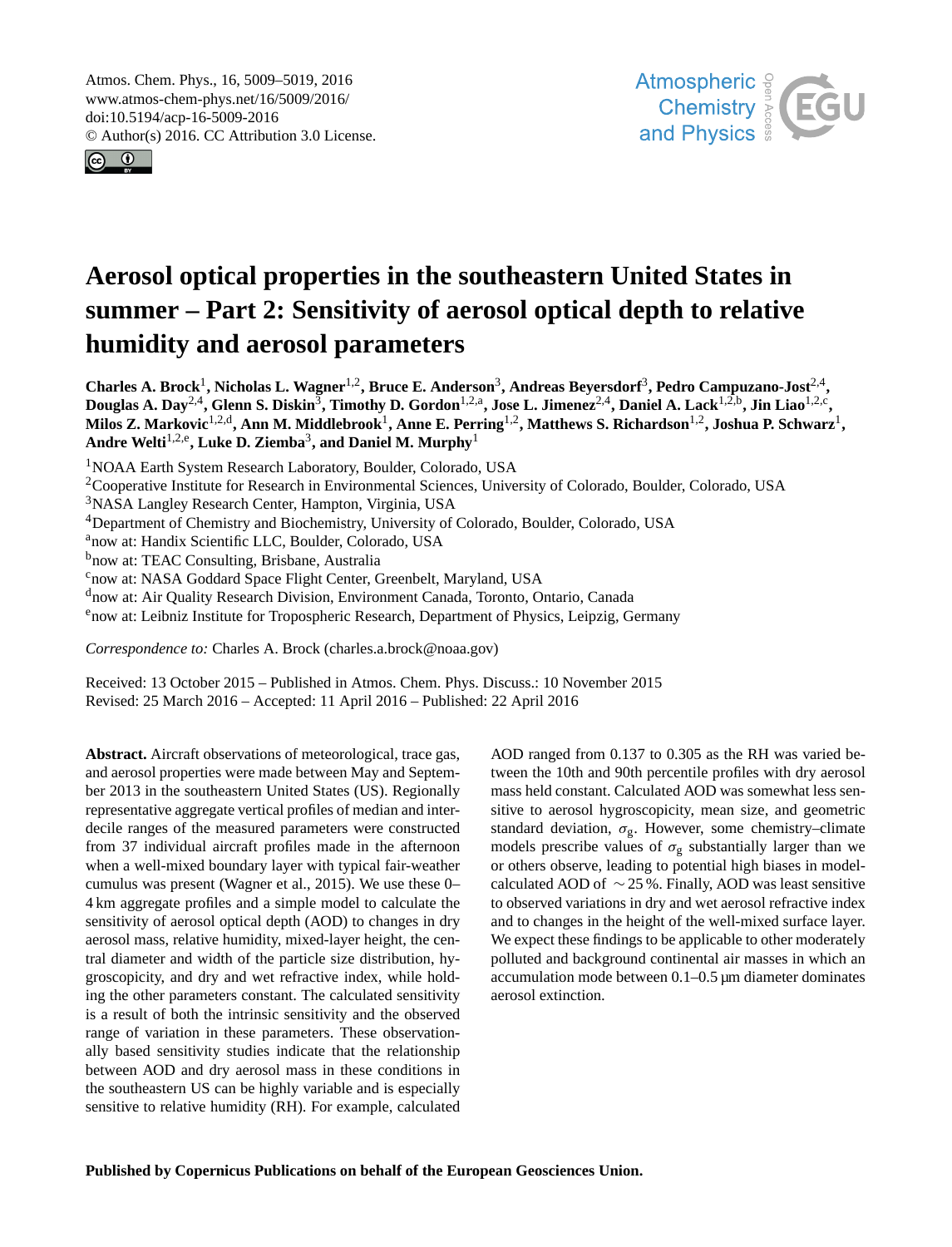# **1 Introduction**

Aerosols in the atmosphere scatter and absorb solar radiation and alter the earth's energy balance. The magnitude and variation in this aerosol direct radiative effect has large uncertainties that are being addressed by numerous observational and modeling studies. Key to these investigations, measurements of AOD, the vertically integrated aerosol extinction coefficient ( $\sigma_{ext}$ ), provide information on the spatial and temporal distribution of the atmospheric aerosol. Long-term remote sensing measurements of AOD made by ground-based networks such as the AERONET sunphotometers (Holben et al., 2001) and by space-based instruments (Kahn, 2011) have produced a global record showing the spatial and temporal variation in AOD. These observations are often used to evaluate and constrain earth system models that simulate aerosol emissions, formation, processing, and removal. For such comparisons, the models must convert their simulated aerosol parameters to optical extinction and then vertically integrate to compare with measured AOD values. These models typically track dry aerosol mass using bulk, modal, or binned microphysical schemes and then calculate ambient extinction based on assumed or simulated particle diameter, width of the size distribution, and the hygroscopic uptake of water (Liu et al., 2012). Conversely, there are active efforts to assimilate AOD measurements for use by air quality models that predict dry aerosol mass (usually  $PM_{2.5}$ , aerosol mass of particles smaller than 2.5 µm diameter; Benedetti et al., 2009; Saide et al., 2014). In these cases the remotely sensed AOD measurements must be converted to an in situ dry mass concentration at a specific altitude, usually using prescribed aerosol characteristics based on limited prior in situ measurements.

Aerosol optical depth is dependent upon several aerosol characteristics in addition to mass, the parameter that is often of interest. Many particles are composed of compounds that can take up water with increasing atmospheric relative humidity (RH). This hygroscopic water uptake changes particle size and refractive index and can lead to dramatic changes in the extinction as a function of RH, even when dry aerosol mass is constant. Since atmospheric RH is highly variable temporally, horizontally, and especially vertically, aerosol water plays an important role in establishing the relationship between ambient extinction (or AOD) and dry aerosol mass. As van Donkelaar et al. (2015) succinctly state, "the relationship between AOD and [ground-level]  $PM<sub>2.5</sub>$  depends on aerosol vertical distribution, humidity, and aerosol composition, which are impacted by changes in meteorology and emissions". Perhaps less recognized by some researchers, aerosol extinction is also quite sensitive to particle diameter because the extinction cross section increases sharply with increasing diameter. Similarly, the width of the size distribution (usually described by the geometric standard deviation,  $\sigma_{g}$ ) describes how particle concentration varies as a function of diameter, and thus affects the optical extinction for a given aerosol mass concentration. The refractive index of the particles, influenced by the aerosol water content, also affects the amount of extinction produced by a particle of a given total mass.

Globally averaged, dust, sea salt, biomass burning, and anthropogenic aerosols dominate AOD (e.g., Boucher et al., 2013; Jacobson, 2001). Between and within each of these aerosol categories there are substantial variations in particle diameter and shape, hygroscopicity, size distribution width, mixing state, and refractive index, as well as in the vertical distribution of these properties. Because of these confounding influences, the relationship between AOD and dry aerosol mass is expected to vary in different regions and seasons.

Several studies have examined the relationship between detailed aerosol characteristics and the direct aerosol radiative effect, ambient extinction, or AOD. Hegg et al. (1993) examined the sensitivity of ambient extinction to particle diameter and refractive index. They found that extinction was particularly sensitive to the initial dry size of the aerosol prior to hygroscopic growth. McComiskey et al. (2008) evaluated in detail how aerosol intensive properties affected the top of the atmosphere and surface radiation for a wide range of aerosol types, finding the greatest sensitivity to the aerosol single-scattering albedo. Magi et al. (2005) used airborne in situ measurements in the eastern US to estimate the contribution of dry particulate constituents and aerosol water to AOD. Koloutsou-Vakakis et al. (1998) found that aerosol composition and hygroscopicity were important in relating aerosol mass concentration measurements to ambient scattering. Using airborne and remote sensing measurements, Crumeyrolle et al. (2014) showed a strong relationship between AOD and surface and in situ aerosol mass concentrations in the eastern US. Ziemba et al. (2013) report good closure between remotely sensed profiles of aerosol extinction and in situ measurements taken in the eastern US when aerosol hygroscopic growth was taken into account. Esteve et al. (2012) found that uncertainty in hygroscopic growth was likely the largest contributor of discrepancies between AOD determined from remote sensing and from in situ measurements. Esteve et al. (2016) used measurements and a radiative transfer model to determine that the aerosol direct radiative effect in western Europe in spring was moderately sensitive to the size distribution of the aerosol and less so to the refractive index of the particles. Several global modeling studies have found strong sensitivities of the direct aerosol radiative effect to particle size, composition, and hygroscopicity (e.g., Adams et al., 2001; Boucher and Anderson, 1995; Nemesure et al., 1995; Pilinis et al., 1995). Adams et al. (2001) used global model simulations to demonstrate that the water content of the aerosol, especially for RH > 90 %, plays an important role in altering the aerosol direct radiative effect, and that hygroscopicity and the RH field must be well described in climate models. More detailed studies using both measurements and modeling suggest that high RH near clouds can substantially enhance the aerosol extinction at spatial scales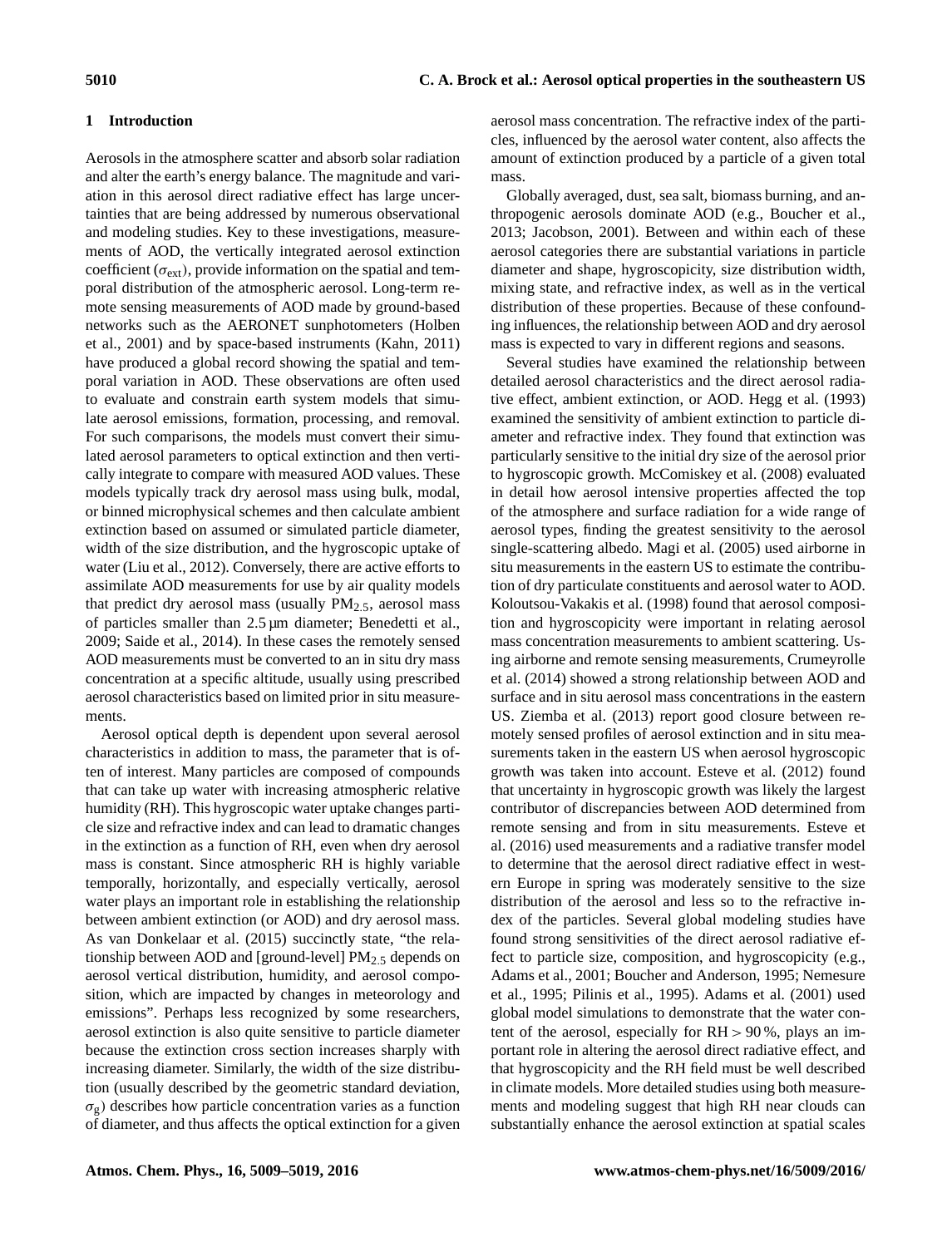that are unresolved by climate models and some remote sensing measurements (e.g., Bar-Or et al., 2012; Haywood et al., 1997; Koren et al., 2007; Twohy et al., 2009).

In this study we focus on the relationship between measured aerosol properties and calculated AOD for a specific aerosol type, the submicron-dominated mixed organic– sulfate aerosol typical of moderately polluted and background continental air. This type of aerosol is found in several regions globally, including southern Africa, Eurasia, and South America (e.g., Vakkari et al., 2013). A companion paper (Part 1; Brock et al., 2016) uses detailed in situ airborne measurements of dry aerosol composition, dry size distribution and change in optical extinction as a function of relative humidity,  $f(RH)$ , to examine the hygroscopicity of the aerosol in this environment. In Brock et al. (2016) it was found that observed  $f(RH)$  could be described accurately using a physically based, single-parameter function. The fitted parameter,  $\kappa_{\text{ext}}$ , is related to but not identical to the chemically determined  $\kappa_{\rm chem}$  from the  $\kappa$ -Köhler theory of Petters and Kreidenweiss (2007). In Brock et al. (2016) we found that the value of  $\kappa_{\rm chem}$  for the dominant organic component must have been  $< 0.10$  to be consistent with the observed  $f(RH)$  for  $> 75\%$  of the cases examined.

In this analysis (Part 2), the  $\kappa_{\rm ext}$  parameterization developed in Brock et al. (2016) is used to determine ambient extinction. Vertical profiles of this ambient extinction are then integrated to calculate the AOD from the surface to the top of the profile, and the effects of aerosol mass, hygroscopicity, size distribution, refractive index, and vertical distribution on the AOD are evaluated. The purpose of this effort is to identify which parameters must be well simulated or observed to relate AOD to dry aerosol mass in this and similar environments. Similar studies are needed in regions with other aerosol types to develop a comprehensive understanding of the relationship between AOD, aerosol composition, shape, and size, and atmospheric RH to reduce uncertainty in aerosol radiative effects (Kahn, 2011).

# **2 Methods**

# **2.1 Instrumentation**

We analyze vertical profiles derived from airborne, in situ measurements from the May–July 2013 Southeastern Nexus of Air Quality and Climate (SENEX) and the portions of the August–September 2013 Study of Emissions and Atmospheric Composition, Clouds, and Climate Coupling by Regional Surveys (SEAC<sup>4</sup>RS) projects that were carried out in the southeastern US. Details of the instruments, measurements, and methodology for generating regionally representative vertical profiles of aerosol, gas-phase, and meteorological parameters are given by Wagner et al. (2015) and may also be found in Brock et al. (2016). Measurements included the composition of the sub-0.7 µm non-refractory composition, the dry particle size distribution from  $\sim 0.004$ to 1.0 µm, and aerosol extinction at 532 nm wavelength and three relative humidities ( $\sim 15, \sim 70$ , and  $\sim 90\%$ ) on the humidified branch of the deliquescence/efflorescence curve. As described in Brock et al. (2016), the contribution to extinction due to particles with diameters  $> 0.7$  µm was found to be small and is ignored in this work. All values presented here, except for ambient extinction, have been corrected to standard temperature and pressure (STP) conditions, defined as 1 atmosphere and 273.15 K.

#### **2.2 Creating aggregate vertical profiles**

Measurements were made in summer during periods when the NASA DC-8 ( $SERC<sup>4</sup>RS$ ) and NOAA WP-3D ( $SENEX$ ) aircraft were sampling the fully developed planetary boundary layer in fair-weather cumulus conditions. Such conditions are representative of the summertime lower troposphere in daytime in the southeastern US (Warren et al., 2007). As described in more detail by Wagner et al. (2015), individual profiles made over Mississippi, Alabama, and Georgia in the afternoon between 12:00 and 18:30 Central Daylight Time (CDT) were aggregated into 150 m vertical bins. Only 37 profiles (of 74 total) that showed a distinct and easily characterized vertical structure and that were made in the presence of fair-weather cumulus clouds were chosen for analysis. Three layers with distinct aerosol and gas-phase chemical characteristics were evident in the analyzed profiles: (1) a well-mixed layer extending from the surface to the vicinity of cloud base in which short-lived gas-phase species were nearly homogeneously distributed; (2) the free troposphere in the upper portion of the profile, with low mixing ratios of short-lived species and generally lower abundances of pollutants; and (3) a cloud layer, or transition layer, between the well-mixed layer and the free troposphere, displaying intermediate chemical lifetimes and mixing ratios that are a result of mixing between the well-mixed layer and the free troposphere.

From this complex vertical structure we wish to calculate representative vertical profiles of aerosol and meteorological parameters. However, direct altitude-based averaging of the individual profiles would combine air from the well-mixed layer, the transition layer, and the free troposphere because the heights of these layers varied from profile to profile. To avoid this problem, Wagner et al. (2015) defined a normalized altitude,  $h_{\text{norm}}$ , for each profile such that the top of the mixed layer,  $h_{ML}$ , is assigned a normalized altitude of 1, and the top of the transition layer,  $h_{\text{TL}}$ , is assigned a normalized altitude of 2:

$$
0 < h < h_{ML}, h_{norm} = h/h_{ML}
$$
\n
$$
h_{ML} < h < h_{TL}, h_{norm} = 1 + (h - h_{ML})/(h_{TL} - h_{ML}) \tag{1}
$$
\n
$$
h > h_{TL}, h_{norm} - 1 + h/h_{TL}.
$$

For each profile  $h_{ML}$  was defined as the highest altitude at which the virtual potential temperature was constant and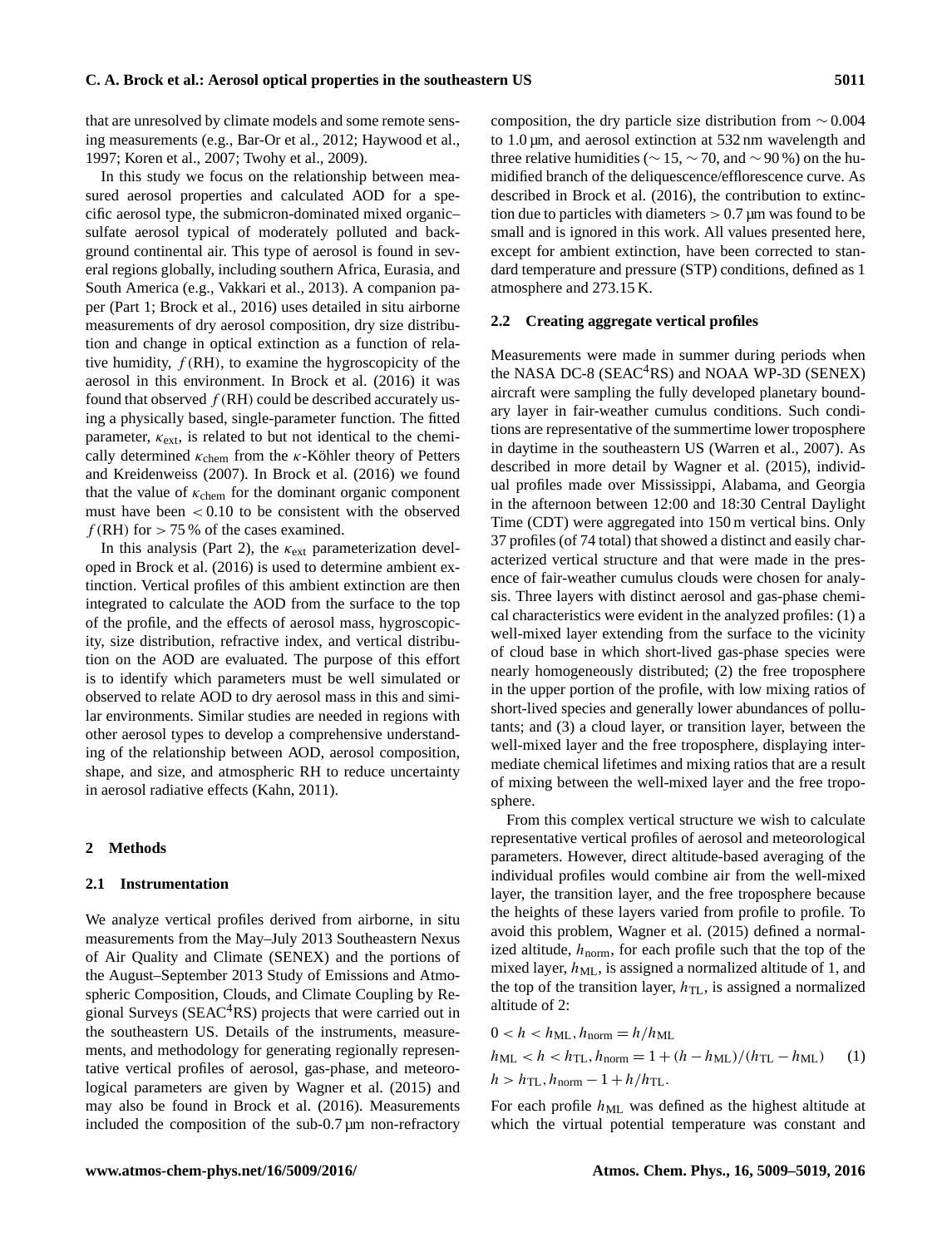above which there was a rapid reduction in the isoprene concentration. The value of  $h_{\text{TL}}$  was defined by a temperature inversion and a rapid decrease in the CO mixing ratio. The individual altitude-normalized profiles were averaged to produce an aggregate profile for each parameter of interest, with 10 normalized altitude bins in each layer. These aggregate profiles include median values, as well as the 10th, 25th, 75th, and 90th percentiles of each normalized altitude bin to describe atmospheric variability. To calculate AOD, the normalized altitudes of the aggregate profiles in Wagner et al. (2015) were converted back to average altitudebased profiles using the median values  $h_{ML} = 1132$  m and  $h_{\text{TL}} = 2137 \text{ m}$  above ground level (a.g.l.). The altitude bins of this aggregate profile are in increments of 113.2 m for the well-mixed layer, 100.5 m in the transition layer, and 213.7 m in the free troposphere. The resulting aggregate profiles are representative of the summertime, cumulus-topped fair-weather planetary boundary layer and lower free troposphere of the southeastern US when the daytime boundary layer is fully developed.

# **2.3 Determining ambient extinction**

Ambient extinction must be estimated from measurements that are made inside the aircraft cabin under different thermodynamic conditions than the atmosphere. As described in Brock et al. (2016), the hygroscopic growth parameter  $f(RH)$  is the ratio of ambient extinction  $\sigma(RH)$  to extinction measured at the dry (RH<sub>0</sub>  $\sim$  15 %) condition,  $\sigma$ (RH<sub>o</sub>). The value of  $f(RH)$  was calculated for each data point in three different ways. In the first method,  $\kappa$ -Köhler theory was applied to measurements of aerosol size distribution and composition to predict particle diameter as a function of RH. Mie theory was then used to predict the ambient extinction from the deliquesced particle size distribution. In the second method, the observed three-point  $f(RH)$  values were used to fit a curve of the form

$$
\frac{\sigma(\text{RH})}{\sigma(\text{RH}_0)} \equiv f(\text{RH}) = \left[\frac{(100 - \text{RH}_0)}{(100 - \text{RH})}\right]^\gamma \tag{2}
$$

and the extinction at ambient RH was calculated using the fitted coefficient. Finally, a new parameterization of the form

$$
f(RH) = 1 + \kappa_{\text{ext}} \frac{RH}{100 - RH}
$$
 (3)

was fitted to the observed three-point  $f(RH)$  values and the extinction at ambient RH calculated. The  $\gamma$  parameterization, Eq. (2), has been widely used in previous studies (e.g., Attwood et al., 2014; Doherty, 2005; Kasten, 1969; Massoli et al., 2009; Quinn et al., 2005; Ziemba et al., 2013). However, the  $\gamma$  parameterization did not fit the observed dependence of extinction with RH in the southeastern US as well as did the  $\kappa_{\rm ext}$  parameterization, Eq. (3), which was developed in Brock et al. (2016). In Sect. 3.3 we examine the sensitivity of calculated AOD to whether  $\gamma$  or  $\kappa_{\rm ext}$  is chosen to parameterize  $f(RH)$ .

#### **3 Results and analysis**

#### **3.1 Vertical profiles**

The 37 individual profiles meeting the criteria described in Sect. 2.2 were combined into an aggregate profile following Eq. (1), from which 10th percentile, median (50th percentile), and 90th percentile values were calculated. Because the distribution of most parameters was not Gaussian, percentile values are used to represent the range of observed variability. Median values of STP-corrected dry aerosol extinction decreased from  $\sim 60 \,\mathrm{Mm^{-1}}$  at the bottom of the aggregate profile to  $\sim$  40 Mm<sup>-1</sup> at the top of the transition layer ∼ 2100 m above ground level (Fig. 1a), with an abrupt decrease to  $\sim 10 \,\mathrm{Mm}^{-1}$  in the free troposphere. Wagner et al. (2015) used gas-phase and aerosol tracers to show that this profile was the result of a well-mixed layer below cloud base at ∼ 1100 m, a cloud or transition layer between ∼ 1100 and  $\sim$  2100 m, and the free troposphere above  $\sim$  2100 m. Within the transition layer, Wagner et al. (2015) found a small but statistically significant increase of ∼ 15 % in aerosol mass above the values expected from mixing alone. This enhancement was composed of roughly equal amounts of sulfate and organic mass and resulted in a higher sulfate mass fraction in this layer compared to the well-mixed layer below. Relative humidity increased from ∼ 60 % at the lowest altitudes to a median value of  $\sim$  80 % in the transition layer (Fig. 1b), with lower median RH but greater variability in the free troposphere. Ambient extinction (Fig. 1c) reached a maximum in the transition layer where RH was highest, with 90th percentile values  $\sim$  3 times greater than the median values.

Aerosol optical depth was calculated between the surface and the top of the profile by integrating ambient extinction from the surface upward (Fig. 1d). The extinction within the well-mixed layer was extrapolated to the surface for each individual profile. Wagner et al. (2015) show that measurements of extinction at the Centreville, Alabama, surface site during the SENEX time period agreed with values measured at the lowest altitude of the aircraft, supporting such extrapolation. The median AOD at 532 nm was 0.19. This value is similar to values of AOD at 532 nm of 0.19 and 0.17 at the AERONET (Holben et al., 2001) locations of Centreville, Alabama ( $n = 268$ ), and Atlanta, Georgia ( $n = 48$ ), respectively. These mean AERONET AOD values were made between 12:00 and 18:30 local time on the days included in this analysis, and the AOD at 532 nm was logarithmically interpolated using the Ångström exponent from measurements made at 500 and 675 nm. This consistency between the AOD derived from the aircraft in situ measurements and that measured at the AERONET sites indicates that there were no significant aerosol layers above 4 km in most of the profiles measured, that the aggregated profiles are regionally representative, and that lower tropospheric extinction dominated regional AOD. Placed in the context of a multiyear AOD record from the Atlanta AERONET site, the data analyzed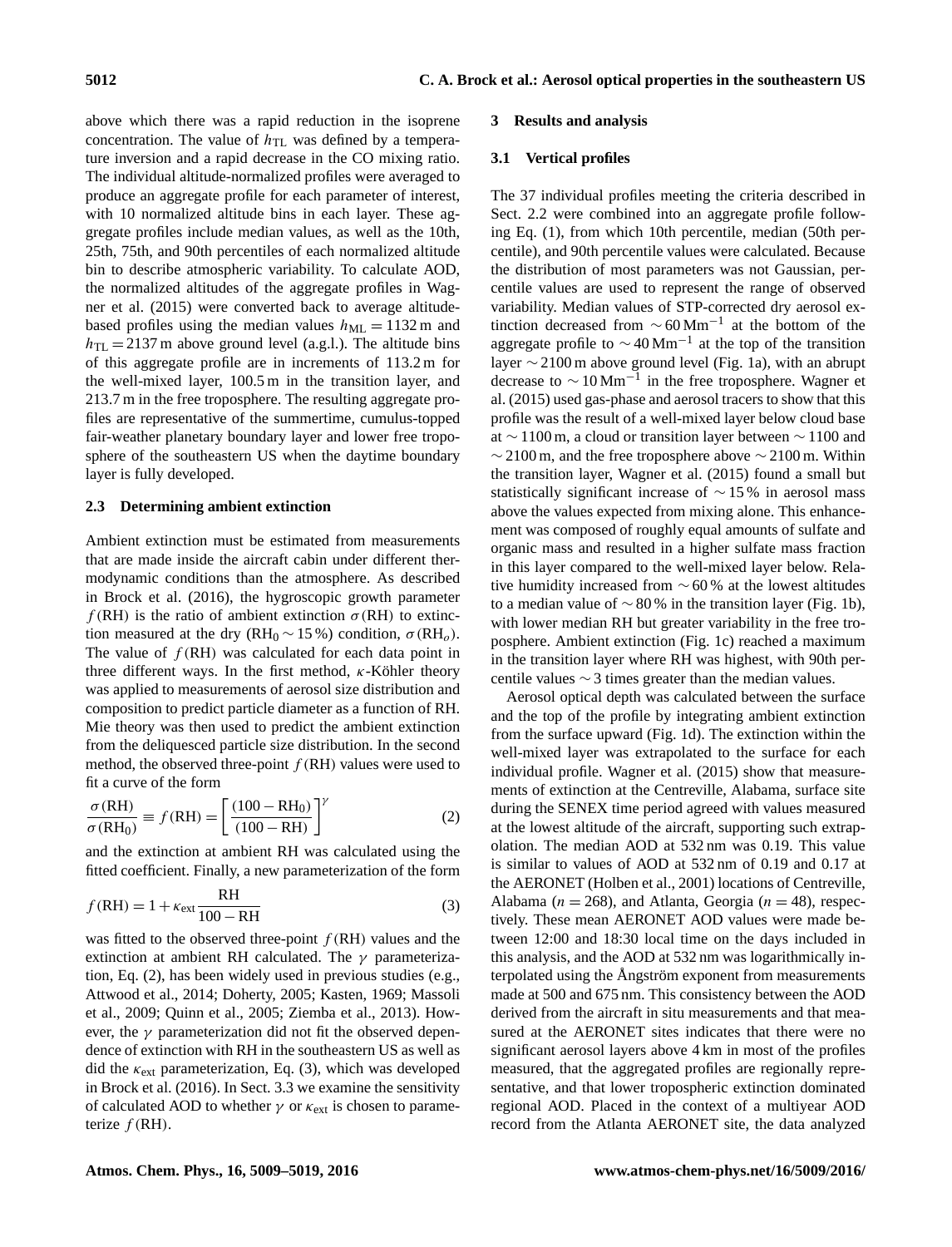

**Figure 1.** Aggregate vertical profiles of **(a)** dry extinction at standard temperature and pressure, **(b)** relative humidity, **(c)** extinction at ambient RH, pressure and temperature, **(d)** ambient aerosol optical depth integrated from the surface upward to the indicated altitude, and **(e)** number geometric median diameter and **(f)** geometric standard deviation for a single-mode lognormal size distribution calculated from the measured dry particle number size distribution. Light shading shows the interdecile (10 to 90 %) range, dark shading the interquartile (25 to 75 %) range, and the solid line the median value. The horizontal solid and dashed lines show the tops of the well-mixed and transition layers, respectively. The solid vertical line in **(c)** shows the extrapolation of ambient extinction to ground level to calculate AOD. Note the scale difference between **(a)** and **(c)**.

here are typical of the summertime maximum in AOD found in the southeastern US (Fig. 2).

# **3.2 Contribution of the well-mixed and transition layers to total AOD**

As discussed in Wagner et al. (2015), air in the transition, or cloud, layer is depleted in short-lived gas-phase tracers such as isoprene. This depletion in isoprene suggests that air parcel transport between the surface and the transition layer is slow and/or intermittent, and is probably associated with cloud outflow. The transition layer is likely composed of a combination of a residual well-mixed layer from the previous day, air that has been lifted through cloud convection above the current day's well-mixed layer, and free-tropospheric air mixed from above. Because of this relative isolation, the aerosol in the transition layer aloft may be different than that measured at the surface. In cases where the contribution of the transition layer aerosol extinction to AOD is substantial, this segregation between the transition layer and the surface adds uncertainty to efforts to directly relate remotely sensed AOD measurements to surface values, for example for epidemiological studies that use satellite-based AOD measurements as proxies for surface aerosol concentration (e.g., Crumeyrolle et al., 2014; Engel-Cox et al., 2004; Kim et al.,



**Figure 2.** Atmospheric AOD measurements from the Atlanta, Georgia, and Centreville, Alabama, AERONET sunphotometer network sites using Level 2.0 data (Holben et al., 2001). The median and interquartile range for the SENEX and  $SEAC<sup>4</sup>RS$  data used in this analysis are shown by the symbol and vertical error bars, respectively.

2015; Kloog et al., 2011; van Donkelaar et al., 2015). Ultimately the transition layer and well-mixed layer aerosols are coupled through dry and moist convection, but the observed isoprene depletion in the transition layer suggests a substantial temporal lag in the response of that layer to changes to the aerosol in the well-mixed layer.

To evaluate the importance of the transition layer to AOD, the contribution of it and the well-mixed layer to total column AOD was examined for each altitude-normalized profile that penetrated both layers. The AOD within the wellmixed and transition layers was then calculated and compared with the total integrated AOD from the profile. The fractional contribution of the free-troposphere layer to the total AOD was not calculated because only 5 of the 37 profiles penetrated far enough into the free troposphere to reasonably estimate the AOD from this layer. Histograms of the total AOD and the fractional contribution of the well-mixed and transition layers (Fig. 3) show that both layers contributed substantially to the column AOD. The mean fractional contributions of the well-mixed and transition layers to total AOD were 0.56 and 0.43, respectively, while the median fractional contributions were 0.54 and 0.43, respectively. These results demonstrate that the transition layer, which is not in immediate contact with the surface, contributed nearly half of the integrated AOD in the southeastern US during the SENEX and SEAC<sup>4</sup>RS measurements. The substantial fraction of AOD provided from this layer aloft may affect correlations between surface aerosol concentrations and satellite-derived AOD, and should be investigated more systematically.

# **3.3 Sensitivity of AOD to measured parameters**

As described in Sect. 3.1, the aggregation of individual vertical profiles results in a single vertical profile and interdecile range that represents typical midday conditions in the summertime in the southeastern US. This aggregate profile and variability range is used to estimate the sensitivity of the re-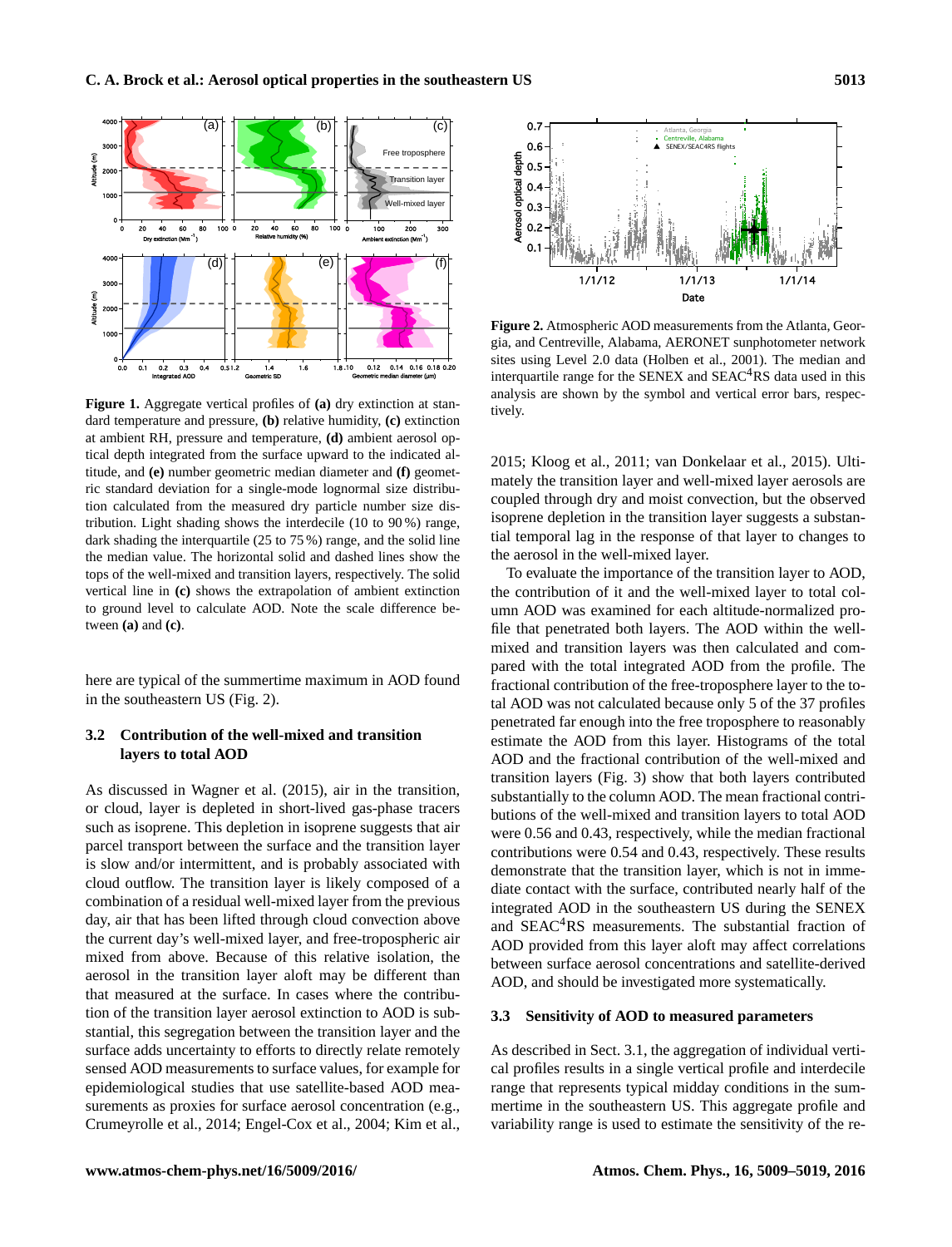

**Figure 3. (a)** Histogram of the AOD values integrated from the surface upward from individual profiles of aerosol extinction. **(b)** Histogram of the fractional contribution of the well-mixed layer to the total AOD from each case in **(a)**. **(c)** As in **(b)**, but for the fraction contribution from the transition layer.

lationship between AOD and dry mass to changes in measured parameters that affect AOD. These sensitivity calculations indicate which parameters are most important to accurately relate AOD and non-water aerosol mass in this region and season.

For the sensitivity calculations we use a single-mode lognormal model to describe the size distribution of the optically active accumulation mode aerosol. The geometric mean diameter  $D_{\varrho}$ , geometric standard deviation  $\sigma_{\varrho}$ , and total particle number concentration  $N$  for this lognormal model were calculated from the measured size distributions following Hinds (1999). Prior to calculating these values, the size distributions were corrected using the refractive index based on the aerosol composition measurements, the composition model of Zaveri (2005), and the simulated response of the UHSAS instrument as a function of refractive index as described in detail in Brock et al. (2016). Mie theory for homogeneous spheres (Bohren and Huffman, 1998) was used to calculate the ambient extinction from the lognormal model distribution. For each sensitivity case the ambient extinction profile was determined using the median profiles of RH,  $\kappa_{\text{ext}}$ ,  $D_{\rm g}$ , and  $\sigma_{\rm g}$  and N. To determine the sensitivity of AOD to a particular parameter, the 10th and 90th percentile profiles of the tested parameter were used to recalculate ambient extinction, which was then integrated to determine the 10th and 90th percentile AOD value. All other dry parameters were maintained at the median profile while the one tested parameter was varied. As RH was varied, ambient particle diameter and refractive index were allowed to change due to water uptake and loss using  $\kappa$ -Köhler theory and the  $\kappa_{\rm chem}$  determined from the aerosol composition measurements as described in Brock et al. (2016). The ambient extinction profile was then calculated using Mie theory and the calculated ambient particle size distribution and refractive index. Finally, AOD for that sensitivity case was determined by integrating the vertical profile of calculated ambient extinction.

To evaluate the sensitivity of AOD to dry aerosol mass, the AMS mass concentration profiles were calculated and the number of particles in the model size distribution were varied to match the mass concentration. Since  $D_{\rm g}$  and  $\sigma_{\rm g}$  were

held at their median profile values, this simply changed the number concentration of particles, which should produce a linearly proportional change in AOD with dry aerosol mass.

Note that these sensitivity tests do not account for covariance of parameters that might be expected in the atmosphere. For example, larger dry particle diameters might be associated with a more sulfate-rich, more hygroscopic aerosol. The sensitivity evaluations simply describe the firstorder response of AOD to changes in the interdecile range of a single parameter, with all other dry parameters being held constant using the median profile for each. More sophisticated model simulations, for example using a large eddy simulation model with aerosol input parameters constrained by observations, could be used to further investigate these sensitivities and the couplings between parameters.

The median AOD calculated from the lognormal size distribution profile was 0.18, similar to the value of 0.19 directly determined from the in situ measurements of aerosol extinction. As expected, AOD was linearly sensitive to variations in aerosol mass (Fig. 4, Table 1). Aerosol optical depth was also highly sensitive to RH as it varied between the 10th and 90th percentile profile, with a variation in AOD of  $+72$  and −23 % relative to the median value. This strong response in AOD to RH occurred while the altitude-averaged mean value of the extinction-weighted RH varied from 59 to 88 % RH for the 10th and 90th percentile profiles. These results show that variability in RH is large, which propagates nonlinearly to aerosol water. As has been previously found (e.g., Adams et al., 2001; Haywood et al., 1997), aerosol water is an important and variable contributor to aerosol extinction that has a strong effect on the relationship between dry particle mass concentration, AOD and direct radiative forcing.

Aerosol optical depth was less sensitive to  $D_g$  and  $\sigma_g$  $(+21/-19\%$  and  $+15/-20\%$ , respectively) as they were varied between their 10th and 90th percentile profiles, largely because these parameters did not vary much in our data. For comparison with more diverse literature values, the symbol in Fig. 4 shows the AOD calculated by assuming  $\sigma_{\rm g} = 1.8$ prescribed by the Modal Aerosol Model (MAM) as incorporated into the CAM-Chem earth system model (Liu et al., 2012). The AOD calculated using this  $\sigma_{\rm g}$  value is higher than the observed median AOD by 27%. Values of  $\sigma_{\rm g}$  of 2.0 are commonly used in global simulations of aerosol radiative effects (e.g., Adams et al., 2001), although it has been pointed out by Nemesure et al. (1995) that such  $\sigma_{\rm g}$  values are probably unrealistically high and do not represent most observations. Given the sensitivity of AOD to the particle size distribution, it is clearly important that both models and retrieval algorithms use values that are constrained by in situ observations for the aerosol type being investigated. In moderately polluted and background conditions (excepting cases dominated by dust and sea salt),  $\sigma$ <sub>g</sub> values larger than ∼ 1.6 for the accumulation mode aerosol generally are not supported by observations (e.g., Brock et al., 2011; Kotchenruther et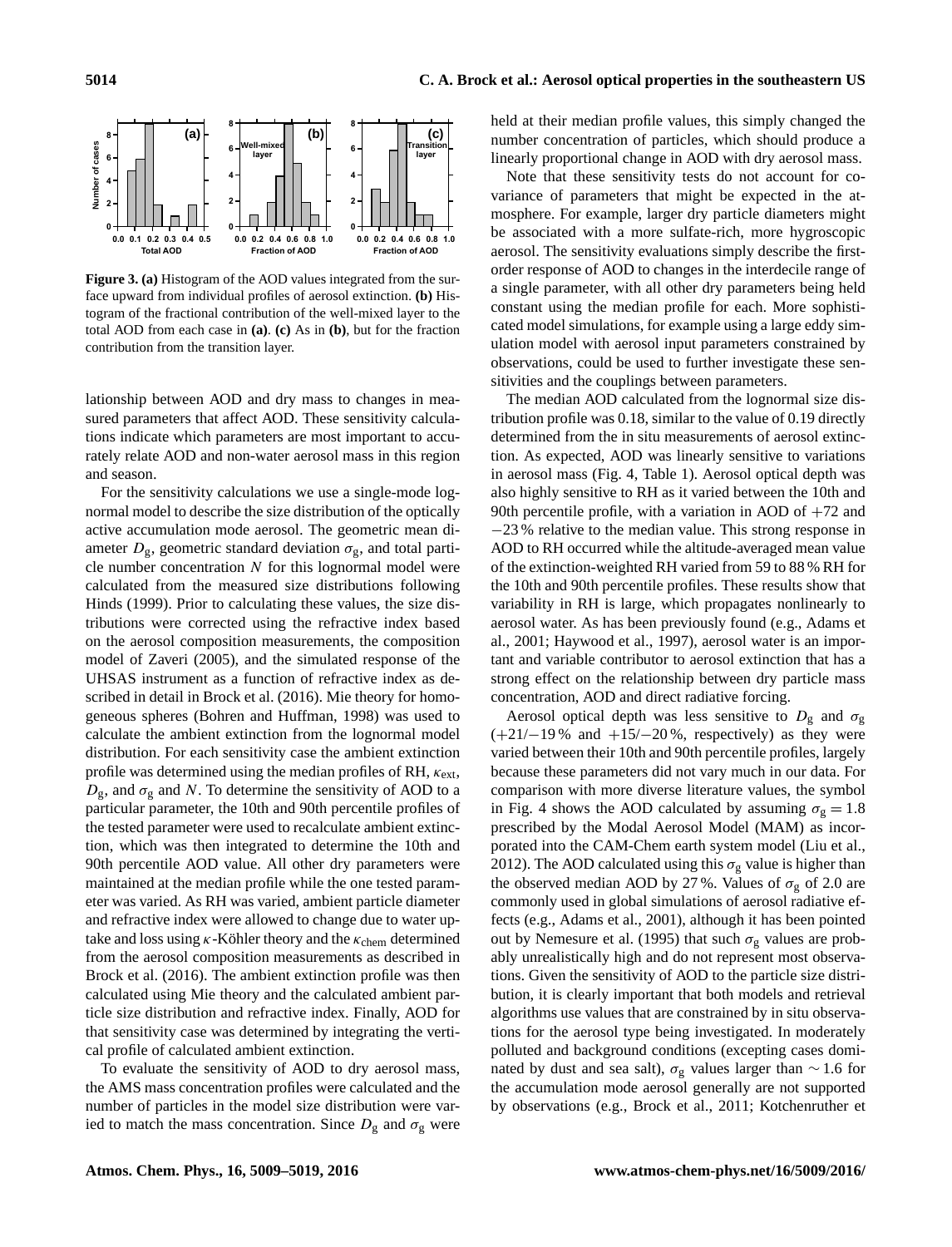**Table 1.** AOD calculated from sensitivity tests.

| Parameter varied                             | Extinction-weighted <sup>a</sup><br>parameter value |                  |                  | Calculated AOD<br>percentile values |                  |       |
|----------------------------------------------|-----------------------------------------------------|------------------|------------------|-------------------------------------|------------------|-------|
|                                              | 10 <sub>th</sub>                                    | 50 <sub>th</sub> | 90 <sub>th</sub> | 10 <sub>th</sub>                    | 50 <sub>th</sub> | 90th  |
| Dry aerosol mass ( $\mu$ g m <sup>-3</sup> ) | 6.2                                                 | 12.6             | 17.4             | 0.082                               | 0.177            | 0.253 |
| Relative humidity (%)                        | 58.8                                                | 74.7             | 87.9             | 0.137                               | 0.177            | 0.305 |
| Number geometric mean diameter $(\mu m)$     | 0.125                                               | 0.146            | 0.171            | 0.144                               | 0.177            | 0.214 |
| Geometric standard deviation                 | 1.42                                                | 1.51             | 1.60             | 0.141                               | 0.177            | 0.204 |
| Dry refractive index: real                   | 1.545                                               | 1.549            | 1.551            | 0.173                               | $0.175^{b}$      | 0.178 |
| imaginary                                    | 0.004                                               | 0.007            | 0.011            |                                     |                  |       |
| Ambient refractive index: real               | 1.409                                               | 1.450            | 1.47             | 0.149                               | 0.177            | 0.194 |
| Imaginary                                    | 0.004                                               | 0.007            | 0.011            |                                     |                  |       |
| $\kappa_{\rm ext}$                           | 0.077                                               | 0.116            | 0.185            | 0.168                               | 0.177            | 0.200 |
| Mixed-layer height <sup>c</sup> (m)          | 113                                                 | 1132             | 1433             | 0.161                               | 0.163            | 0.164 |

<sup>a</sup> Weighted as  $\sum_{i=0}^{n} X_i \sigma_{\text{ext},i} / \sum_{i=0}^{n} \sigma_{\text{ext},i}$  where  $X_i$  is the parameter being examined in each altitude bin *i*. <sup>b</sup> 50th percentile AOD does

not match other sensitivity cases because the wet refractive index profile calculated from the median dry refractive index, RH and κext profiles is not identical to the median profile of wet refractive index calculated from instantaneous RH and κext values. <sup>c</sup> Not weighted by extinction. Units for mixed-layer height are meters above the surface and show the range of values modeled rather than percentiles. Values of AOD are for the range in mixed-layer height described in the text rather than for specific percentiles.

al., 1999; Nemesure et al., 1995; Rissler et al., 2006; Vakkari et al., 2013).

Variation in the ambient refractive index profile, which is dominated by the addition of water, had a smaller effect on AOD, as did the variation in the hygroscopicity parameter  $\kappa_{\rm ext}$ . The calculated AOD was not sensitive to variation in the dry real refractive index of the aerosol because of the very small range observed in this parameter for the organicdominated aerosol encountered in the southeastern US. Similarly, the change in AOD associated with the observed range of profiles of the imaginary component of the refractive index was insignificant due to the low concentrations of black carbon observed.

An additional calculation was made to evaluate the change in AOD due to the choice of hygroscopicity model, e.g.,  $\gamma$ (Eq. 2) vs.  $\kappa_{\rm ext}$  (Eq. 3). In this sensitivity test, the AOD was determined from ambient extinction first using the median profile of  $\gamma$ , and then the median profile of  $\kappa$ <sub>ext</sub>, and the difference between these AODs was calculated. The choice of hygroscopicity model produced a change in calculated AOD about half that from measured variability in  $D_g$  and σ<sup>g</sup> (Fig. 4, Table 1). The γ parameterization produced on average more hygroscopic growth and a larger AOD than did the  $\kappa_{\rm ext}$  parameterization. This larger AOD is due to an overprediction of aerosol water content and related extinction between  $\sim$  60 and 90 % RH by the  $\gamma$  parameterization (Brock et al., 2016).

A final test was made of the sensitivity of AOD to variations in the thickness of the well-mixed layer under conditions of total columnar aerosol mass loading (i.e., constant sources and sinks). This test was made because regionalscale models often have difficulty simulating the height of the well-mixed layer (e.g., Kim et al., 2015; Scarino et al., 2014). If the aerosol were dry, variations in boundary layer height would not affect AOD much, because the increasing height of well-mixed layer would be compensated for by dilution of the aerosol (assuming the air being mixed in during mixed-layer growth does not contribute to extinction within the layer). However, as the well-mixed layer increases in height, the temperature in the upper part of the layer decreases with the lapse rate, causing an increase in RH. Thus, for the same columnar dry aerosol mass loading, a growing well-mixed layer might increase AOD. Compensating for this increased aerosol water is a reduction in ambient aerosol concentration, and hence extinction, due to decreasing mean air density as the layer grows in altitude.

We simulate this effect with a simple model constrained by our observations. An aerosol was assumed to be perfectly mixed within the well-mixed layer, with a resulting dry extinction that decreased as atmospheric density decreased with altitude. The dry extinction at the bottom of the well-mixed layer was the median value at the lowest layer of the aggregate profile (Fig. 1a). Ambient extinction at each level in the well-mixed layer was calculated using Eq. (2), a fixed value of  $\kappa_{\rm ext}$  of 0.082, and the median profile of RH (Fig. 1b). The height of the mixed layer was allowed to vary from 113 to 1433 m, while the AOD of the transition layer was assumed to remain constant at the mean value of 0.081. The contribution of the aerosol in the free troposphere to AOD was ignored. The AOD integrated through the depth of the wellmixed layer varied from 0.082 (most shallow layer) to 0.079 (deepest layer). The decrease in ambient concentration with height more than compensated for the increased extinction due to higher RH as the height of the well-mixed layer increased. Compared to the total AOD, the resulting variability in AOD due to the change in height of the well mixed layer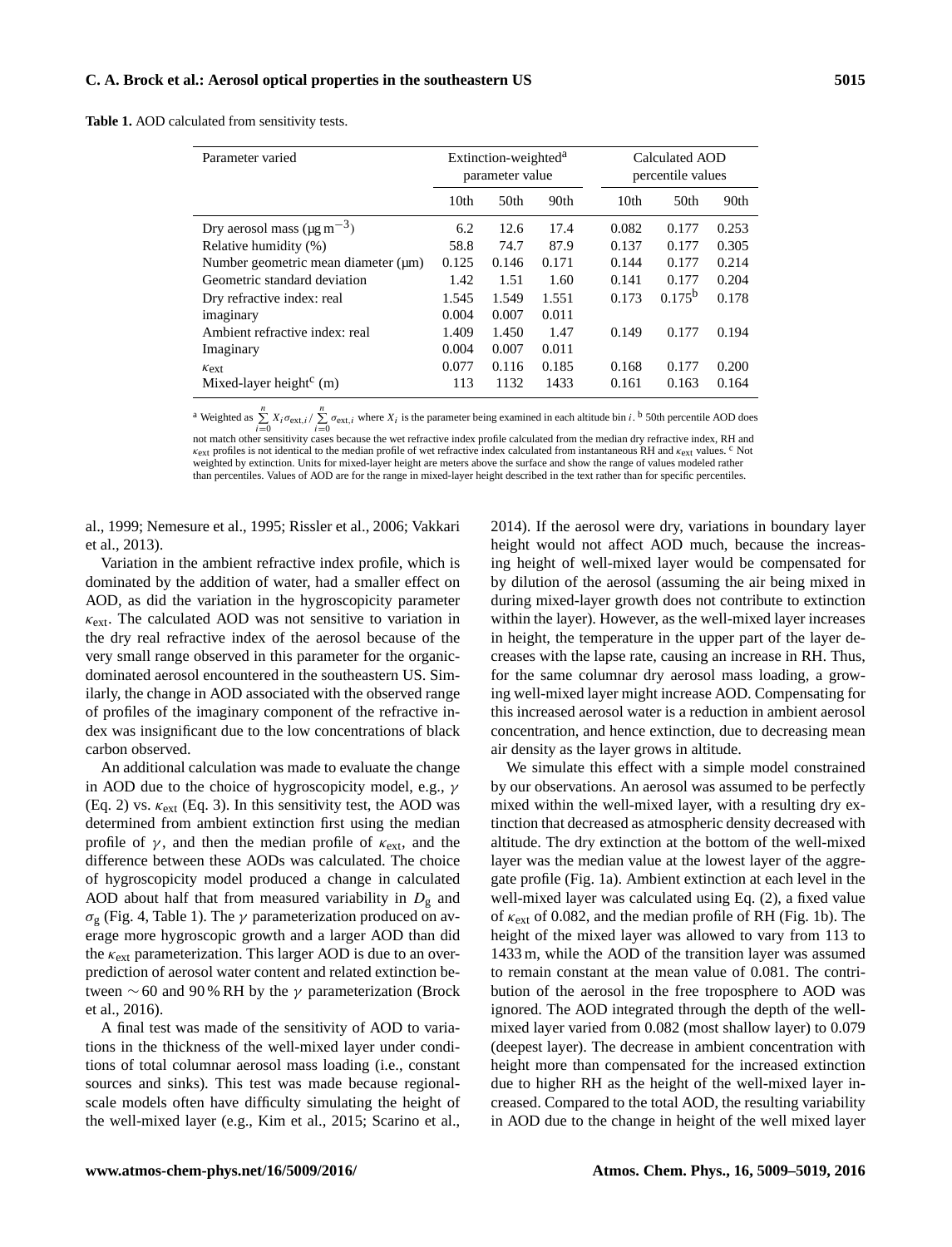∆Mixed layer height ∆Dry refractive index ∆<sup>κ</sup>ext vs. <sup>γ</sup>  $\Delta t$ ∆Ambient refractive index ∆SD ∆Dry diameter ∆Relative humidity ∆Dry m 0.0 0.1 0.2 0.3 0.4 Aerosol optical depth Real: 1.41-1.47 Imag.: 0.004-0.011 0.08-0.18  $• 1.42 - 1.60$  $\blacksquare$  0.12-0.17 $\mu$ m 59-88 %  $6.2 - 17.4 \,\mu g \, m$ Real: 1.545-1.551 Imag.: 0.004-0.011  $0.113 - 1433$  m

**Figure 4.** Range in AOD at a wavelength of 532 nm due to variations in measured parameters. AOD values integrated from profiles using a model aerosol size distribution and the 10th and 90th percentile range of observed aerosol and meteorological parameters (bars) and from the median profile (black circles). Numerical values show the extinction-weighted 10th–90th percentile range of the indicated parameter. The " $\kappa_{\rm ext}$  vs.  $\gamma$ " bar describes the change in AOD associated with choice of hygroscopicity model, centered on the median AOD. The " $\Delta$ Mixed layer height" numerical values show the range in the simulated height of the well-mixed layer. The blue symbol on the " $\Delta SD$ " line shows calculated AOD using a fixed geometric standard deviation of 1.8 as prescribed in the Modal Aerosol Model used in the CAM-Chem earth system model (Liu et al., 2012).

was  $\pm 1$  %. Thus, despite the increase in RH with altitude, the effect of variability in the height of the well-mixed layer on total AOD was negligible.

# **4 Discussion and conclusions**

There has been considerable research on the effects of aerosol optical, microphysical, and chemical properties on aerosol extinction and AOD based on in situ measurements, laboratory studies, and modeling. However, few studies have systematically investigated the sensitivity of AOD to variations in the aerosol and meteorological parameters such as RH. Hegg et al. (1993) examined the sensitivity of ambient extinction to particle diameter and refractive index. Hegg et al. found that, as the dry aerosol humidified and grew, variations in the dry mass median diameter relative to the extinction efficiency curve produced substantial  $f(RH)$  variability. Decreasing refractive index due to water uptake was a sec-

ondary contributor. Koloutsou-Vakakis et al. (1998) found that insoluble (presumably organic) material played an important role in both dry and ambient extinction, and that the difference between efflorescence and deliquescence branches of the hygroscopicity curves was important to consider when relating aerosol mass concentration measurements to ambient scattering. Magi et al. (2005) used airborne in situ measurements in the eastern US to estimate the contribution of dry particulate constituents and aerosol water to AOD. They found that aerosol water contributed between  $38 \pm 8$  and  $55 \pm 15$ % of the total AOD, depending upon the hygroscopic growth model used. These numbers can be compared to our observations, which show an enhancement in AOD of 54 and 85 % above the dry AOD when aerosol water content is included using our median profiles and the  $\kappa_{\text{ext}}$  and  $\gamma$  parameterizations, respectively.

Analysis of data from NASA's Deriving Information on Surface Conditions from Column and Vertically Resolved Observations Relevant to Air Quality (DISCOVER-AQ) airborne program has shown a strong relationship between AOD and surface and in situ aerosol mass concentrations in the eastern US (Crumeyrolle et al., 2014). Ziemba et al. (2013) found that aerosol water (using the  $\gamma$  hygroscopic growth parameterization) was an important component of the extinction profile measured by lidar and in situ measurements in the eastern US. In contrast to these studies, we have focused on the *sensitivity* of AOD to RH and to aerosol properties. Our analysis suggests that it is critical to properly account for RH and its vertical distribution to quantitatively relate remotely sensed AOD to in situ aerosol properties such as mass. Within the range of variability observed during the SENEX and  $SEAC<sup>4</sup>RS$  projects, the geometric mean diameter and standard deviation were roughly equal contributors to AOD variability. However, in some numerical models (e.g., Adams et al., 2001; Liu et al., 2012) the prescribed choices for the width of the aerosol size distribution fall outside the range of our observations, leading to potential biases in AOD that exceed 25 % (Fig. 4). The AODweighted values of  $\sigma_{\rm g}$  ranged from 1.35 to 1.61 in our measurements, consistent with those reported in the eastern US by Magi et al. (2005) and with other recent literature (e.g., Brock et al., 2011; Rissler et al., 2006; Vakkari et al., 2013). Substantially larger values of  $\sigma_{\rm g}$  may not be appropriate for the southeastern US or other moderately polluted midlatitude and background continental environments, and may bias the AOD–dry mass relationship and lead to errors in the calculated radiative balance and associated feedbacks.

The sensitivities of AOD to RH, to the mean diameter and width of the size distribution, and to the hygroscopicity model indicate the need for a more systematic investigation. Numerical models that incorporate aerosol radiative forcing need to be constrained by observations similar to those reported here in other types of environments, especially the dust, sea salt, biomass burning, and heavily polluted cases that globally dominate aerosol direct radia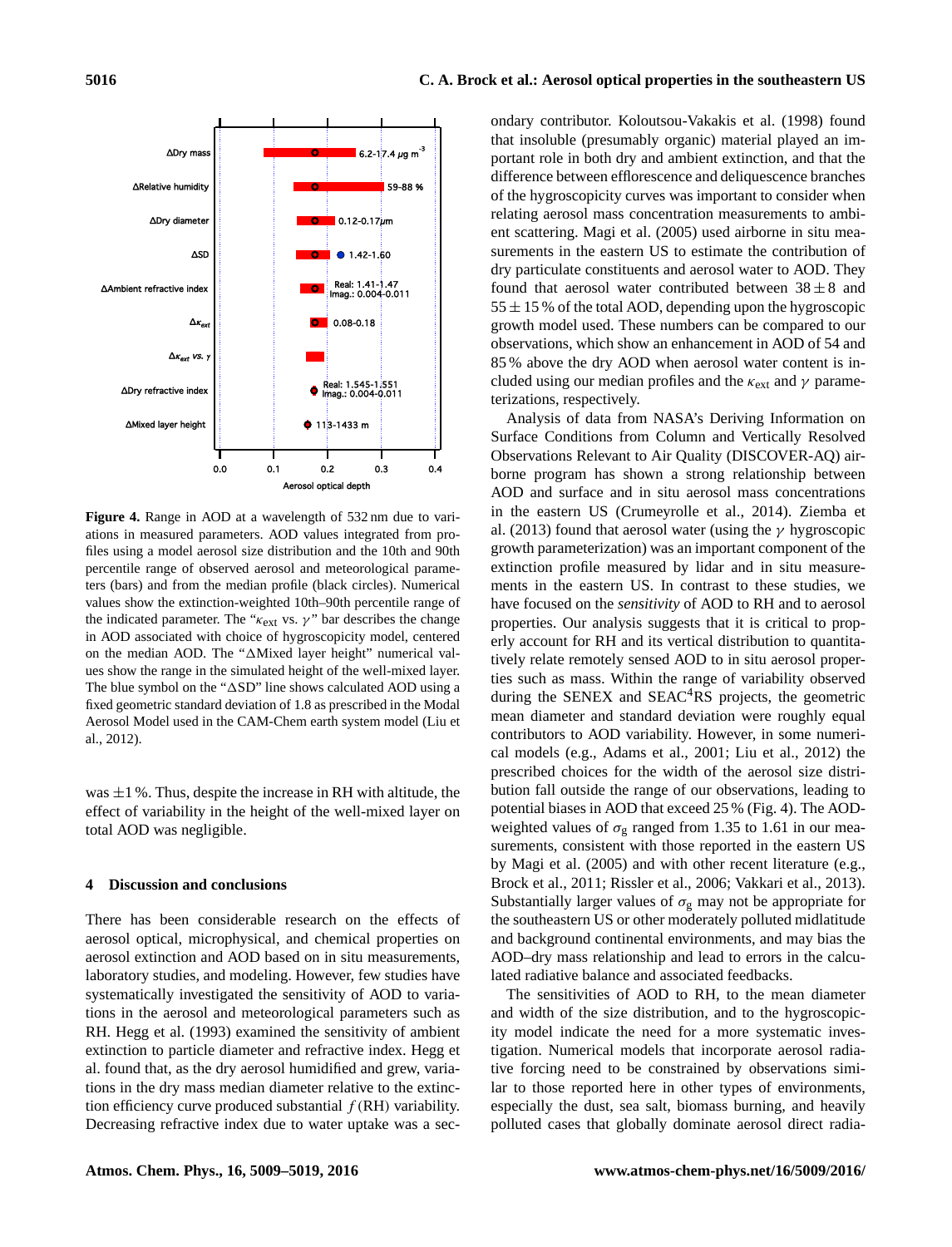tive effects (Jacobson, 2001; Kahn, 2011). One effort, Systematic Aircraft Measurements to Characterize Aerosol Air Masses (SAM-CAAM), has been proposed to make repeated measurements of critical in situ and remotely sensed parameters in a wide range of air mass types across the globe (Kahn, 2013). A comprehensive observational program such as SAM-CAAM could help disentangle the relationship between in situ aerosol and meteorological properties and AOD in different air masses, and, coupled with model and measurement refinement, reduce uncertainty in direct aerosol radiative effects.

*Author contributions.* All authors contributed measurements and/or analyses for this manuscript. Charles A. Brock prepared the manuscript with substantial contributions from Nicholas L. Wagner, Timothy D. Gordon, Jose L. Jimenez, Pedo Campuzano-Jost, Ann M. Middlebrook, and Daniel M. Murphy.

*Acknowledgements.* This work was supported in part by NOAA's Health of the Atmosphere and Atmospheric Chemistry, Carbon Cycle, and Climate Programs. Pedro Campuzano-Jost, Douglas A. Day, and Jose L. Jimenez were supported by NASA award NNX12AC03G/NNX15AH33A and NSF award AGS-1243354. Annmarie G. Carlton was supported by NSF award AGS-1242155. We thank Gary Gimmestad and Brad Gingrey for their effort in establishing and maintaining the Georgia Tech and SEARCH-Centreville AERONET sites, respectively.

*Disclaimer.* This publication's contents do not necessarily represent the official views of the respective granting agencies. The use or mention of commercial products or services does not represent an endorsement by the authors or by any agency.

Edited by: A. Petzold

## **References**

- Adams, P. J., Seinfeld, J. H., Koch, D., Mickley, L., and Jacob, L.: General circulation model assessment of direct radiative forcing by the sulfate-nitrate-ammonium-water inorganic aerosol system, J. Geophys. Res., 106, 1097–1111, 2001.
- Attwood, A. R., Washenfelder, R. A., Brock, C. A., Hu, W., Baumann, K., Campuzano-Jost, P., Day, D. A., Edgerton, E. S., Murphy, D. M., Palm, B. B., McComiskey, A., Wagner, N. L., Sá, S. S., Ortega, A., Martin, S. T., Jimenez, J. L., and Brown, S. S.: Trends in sulfate and organic aerosol mass in the Southeast U.S.: Impact on aerosol optical depth and radiative forcing, Geophys. Res. Lett., 41, 7701–7709, doi[:10.1002/2014GL061669,](http://dx.doi.org/10.1002/2014GL061669) 2014.
- Bar-Or, R. Z., Koren, I., Altaratz, O., and Fredj, E.: Radiative properties of humidified aerosols in cloudy environment, J. Atmos. Res., 118, 280–294, doi[:10.1016/j.atmosres.2012.07.014,](http://dx.doi.org/10.1016/j.atmosres.2012.07.014) 2012.
- Benedetti, A., Morcrette, J. J., Boucher, O., Dethof, A., Engelen, R. J., Fisher, M., Flentje, H., Huneeus, N., Jones, L., Kaiser, J. W., Kinne, S., Mangold, A., Razinger, M., Simmons, A. J.,

and Suttie, M.: Aerosol analysis and forecast in the European Centre for Medium-Range Weather Forecasts Integrated Forecast System: 2. Data assimilation, J. Geophys. Res., 114, D13205, doi[:10.1029/2008JD011115,](http://dx.doi.org/10.1029/2008JD011115) 2009.

- Bohren, C. F. and Huffman, D. R.: Absorption and Scattering of Light by Small Particles, John Wiley & Sons, New York, NY, ISBN: 978-0-471-29340-8, 1998.
- Boucher, O. and Anderson, T. L.: General circulation model assessment of the sensitivity of direct climate forcing by anthropogenic sulfate aerosols to aerosol size and chemistry, J. Geophys. Res., 100, 26117–26134, 1995.
- Boucher, O., Randall, D., Artaxo, P., Bretherton, C., Feingold, G., Forster, P., Kerminen, V. M., Kondo, Y., Liao, H., Lohmann, U., P. Rasch, P., Satheesh, S. K., Sherwood, S., Stevens, B., and Zhang, X. Y.: Clouds and aerosols, in: Climate Change 2013: The Physical Science Basis. Contribution of Working Group I to the Fifth Assessment Report of the Intergovernmental Panel on Climate Change. Cambridge University Press, Cambridge, United Kingdom and New York, NY, 571–657, 2013.
- Brock, C. A., Cozic, J., Bahreini, R., Froyd, K. D., Middlebrook, A. M., McComiskey, A., Brioude, J., Cooper, O. R., Stohl, A., Aikin, K. C., de Gouw, J. A., Fahey, D. W., Ferrare, R. A., Gao, R.-S., Gore, W., Holloway, J. S., Hübler, G., Jefferson, A., Lack, D. A., Lance, S., Moore, R. H., Murphy, D. M., Nenes, A., Novelli, P. C., Nowak, J. B., Ogren, J. A., Peischl, J., Pierce, R. B., Pilewskie, P., Quinn, P. K., Ryerson, T. B., Schmidt, K. S., Schwarz, J. P., Sodemann, H., Spackman, J. R., Stark, H., Thomson, D. S., Thornberry, T., Veres, P., Watts, L. A., Warneke, C., and Wollny, A. G.: Characteristics, sources, and transport of aerosols measured in spring 2008 during the aerosol, radiation, and cloud processes affecting Arctic Climate (ARCPAC) Project, Atmos. Chem. Phys., 11, 2423–2453, doi[:10.5194/acp-11-2423-](http://dx.doi.org/10.5194/acp-11-2423-2011) [2011,](http://dx.doi.org/10.5194/acp-11-2423-2011) 2011.
- Brock, C. A., Wagner, N. L., Anderson, B. E., Attwood, A. R., Beyersdorf, A., Campuzano-Jost, P., Carlton, A. G., Day, D. A., Diskin, G. S., Gordon, T. D., Jimenez, J. L., Lack, D. A., Liao, J., Markovic, M. Z., Middlebrook, A. M., Ng, N. L., Perring, A. E., Richardson, M. S., Schwarz, J. P., Washenfelder, R. A., Welti, A., Xu, L., Ziemba, L. D., and Murphy, D. M.: Aerosol optical properties in the southeastern United States in summer – Part 1: Hygroscopic growth, Atmos. Chem. Phys., 16, 4987– 5007, doi[:10.5194/acp-16-4987-2016,](http://dx.doi.org/10.5194/acp-16-4987-2016) 2016.
- Crumeyrolle, S., Chen, G., Ziemba, L., Beyersdorf, A., Thornhill, L., Winstead, E., Moore, R. H., Shook, M. A., Hudgins, C., and Anderson, B. E.: Factors that influence surface  $PM<sub>2</sub>$  s values inferred from satellite observations: perspective gained for the US Baltimore–Washington metropolitan area during DISCOVER-AQ, Atmos. Chem. Phys., 14, 2139–2153, doi[:10.5194/acp-14-](http://dx.doi.org/10.5194/acp-14-2139-2014) [2139-2014,](http://dx.doi.org/10.5194/acp-14-2139-2014) 2014.
- Doherty, S. J.: A comparison and summary of aerosol optical properties as observed in situ from aircraft, ship, and land during ACE-Asia, J. Geophys. Res., 110, D04201, doi[:10.1029/2004JD004964,](http://dx.doi.org/10.1029/2004JD004964) 2005.
- Engel-Cox, J., Holloman, C., Coutant, B., and Hoff, R.: Qualitative and quantitative evaluation of MODIS satellite sensor data for regional and urban scale air quality, Atmos. Environ., 38, 2495– 2509, 2004.
- Esteve, A. R., Ogren, J. A., Sheridan, P. J., Andrews, E., Holben, B. N., and Utrillas, M. P.: Sources of discrepancy between aerosol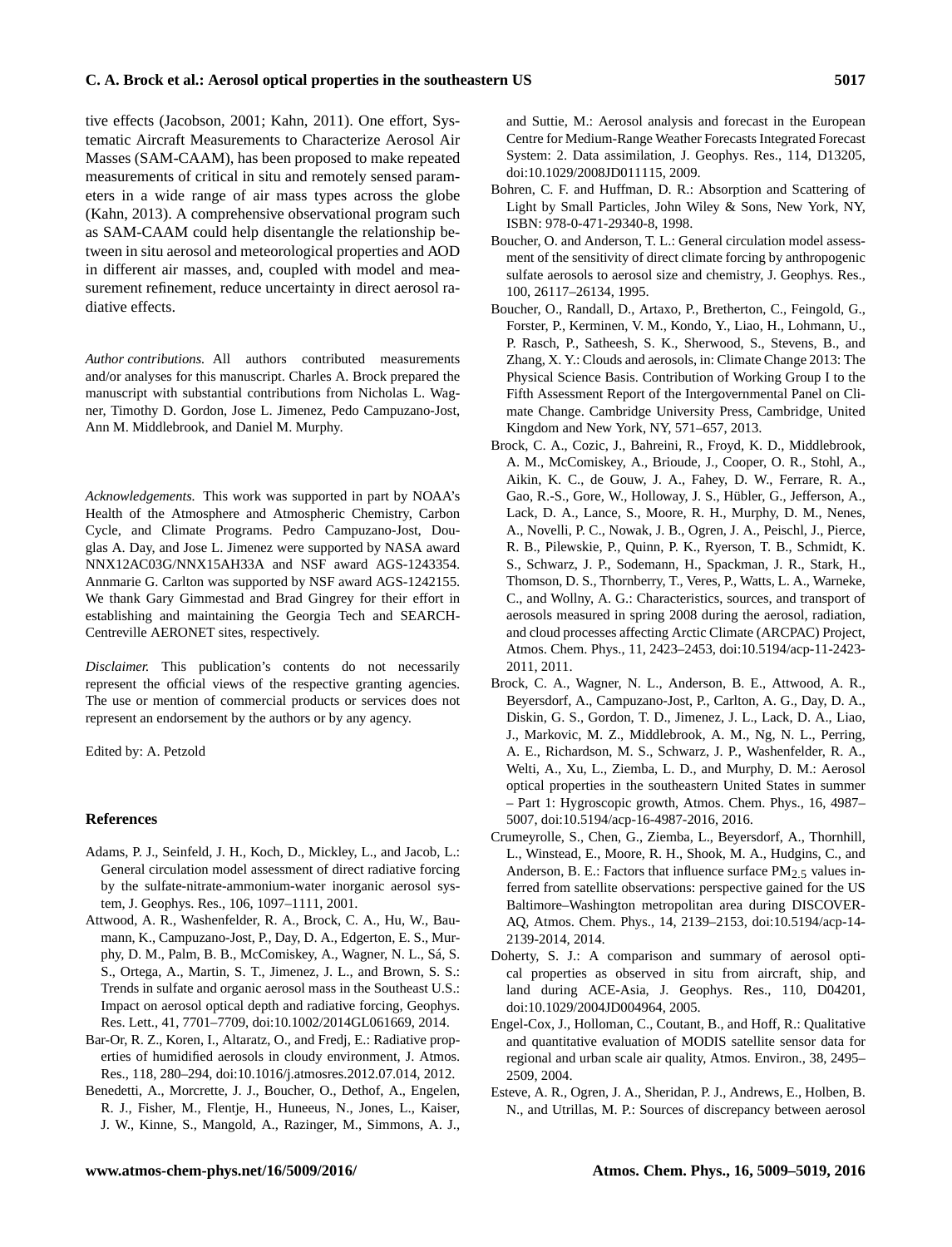optical depth obtained from AERONET and in-situ aircraft profiles, Atmos. Chem. Phys., 12, 2987–3003, doi[:10.5194/acp-12-](http://dx.doi.org/10.5194/acp-12-2987-2012) [2987-2012,](http://dx.doi.org/10.5194/acp-12-2987-2012) 2012.

- Esteve, A. R., Highwood, E. J., and Ryder, C. L.: A case study of the radiative effect of aerosols over Europe: EUCAARI-LONGREX, Atmos. Chem. Phys. Discuss., doi[:10.5194/acp-2015-953,](http://dx.doi.org/10.5194/acp-2015-953) in review, 2016.
- Haywood, J. M., Ramaswamy, V., and Donner, L. J.: A limitedarea-model case study of the effects of sub-grid scale variations in relative humidity and cloud upon the direct radiative forcing of the sulfate aerosol, Geophys. Res. Lett., 24, 143–146, 1997.
- Hegg, D., Larson, T., and Yuen, P. F.: A theoretical study of the effect of relative humidity on light scattering by tropospheric aerosols, J. Geophys. Res., 98, 18435–18439, 1993.
- Hinds, W. C.: Aerosol technology: properties, behavior, and measurement of airborne particles, 2nd Edn., John Wiley and Sons, New York, ISBN: 978-0-471-19410-1, 1999.
- Holben, B. N., Tanre, D., Smirnov, A., Eck, T. F., Slutsker, I., Abuhassan, N., Newcomb, W. W., Schafer, J. S., Chatenet, B., and Lavenu, F.: An emerging ground-based aerosol climatology: Aerosol optical depth from AERONET, J. Geophys. Res., 106, 12067–12097, 2001.
- Jacobson, M. Z.: Global direct radiative forcing due to multicomponent anthropogenic and natural aerosols, J. Geophys. Res., 106, 1551–1568, 2001.
- Kim, P. S., Jacob, D. J., Fisher, J. A., Travis, K., Yu, K., Zhu, L., Yantosca, R. M., Sulprizio, M. P., Jimenez, J. L., Campuzano-Jost, P., Froyd, K. D., Liao, J., Hair, J. W., Fenn, M. A., Butler, C. F., Wagner, N. L., Gordon, T. D., Welti, A., Wennberg, P. O., Crounse, J. D., St. Clair, J. M., Teng, A. P., Millet, D. B., Schwarz, J. P., Markovic, M. Z., and Perring, A. E.: Sources, seasonality, and trends of southeast US aerosol: an integrated analysis of surface, aircraft, and satellite observations with the GEOS-Chem chemical transport model, Atmos. Chem. Phys., 15, 10411–10433, doi[:10.5194/acp-15-10411-2015,](http://dx.doi.org/10.5194/acp-15-10411-2015) 2015.
- Kahn, R. A.: Reducing the uncertainties in direct aerosol radiative forcing, Surv. Geophys, 33, 701–721, doi[:10.1007/s10712-011-](http://dx.doi.org/10.1007/s10712-011-9153-z) [9153-z,](http://dx.doi.org/10.1007/s10712-011-9153-z) 2011.
- Kahn, R. A.: How can we obtain global-scale, quantitative aerosol type information?, Fall Meeting of the American Geophysical Union, San Francisco, U.S., 9–13 December 2013, A53K-08, 2013.
- Kasten, F.: Visibility forecast in the phase of pre-condensation, Tellus, 21, 631–635, 1969.
- Kloog, I., Koutrakis, P., Coull, B. A., Lee, H. J., and Schwartz, J.: Assessing temporally and spatially resolved  $PM_{2.5}$  exposures for epidemiological studies using satellite aerosol optical depth measurements, Atmos. Environ., 45, 6267–6275 doi[:10.1016/j.atmosenv.2011.08.066,](http://dx.doi.org/10.1016/j.atmosenv.2011.08.066) 2011.
- Koloutsou-Vakakis, S., Rood, M. J., Nenes, A., and Pilinis, C.: Modeling of aerosol properties related to direct climate forcing, J. Geophys. Res., 103, 17009–17032, 1998.
- Koren, I., Remer, L. A., Kaufman, Y. J., Rudich, Y., and Martins, J. V.: On the twilight zone between clouds and aerosols, Geophys. Res. Lett., 34, L08805, doi[:10.1029/2007GL029253,](http://dx.doi.org/10.1029/2007GL029253) 2007.
- Kotchenruther, R. A., Hobbs, P. V., and Hegg, D. A.: Humidification factors for atmospheric aerosols off the mid-Atlantic coast of the United States, J. Geophys. Res., 104, 2239–2251, 1999.
- Liu, X., Easter, R. C., Ghan, S. J., Zaveri, R., Rasch, P., Shi, X., Lamarque, J.-F., Gettelman, A., Morrison, H., Vitt, F., Conley, A., Park, S., Neale, R., Hannay, C., Ekman, A. M. L., Hess, P., Mahowald, N., Collins, W., Iacono, M. J., Bretherton, C. S., Flanner, M. G., and Mitchell, D.: Toward a minimal representation of aerosols in climate models: description and evaluation in the Community Atmosphere Model CAM5, Geosci. Model Dev., 5, 709–739, doi[:10.5194/gmd-5-709-2012,](http://dx.doi.org/10.5194/gmd-5-709-2012) 2012.
- Magi, B. I., Hobbs, P. V., Kirchstetter, T. W., Novakov, T., Hegg, D. A., Gao, S., Redemann, J., and Schmid, B.: Aerosol properties and chemical apportionment of aerosol optical depth at locations off the US East Coast in July and August 2001, J. Atmos. Sci., 62, 919–933, 2005.
- Massoli, P., Bates, T., Quinn, P., and Lack, D.: Aerosol optical and hygroscopic properties during TexAQS-GoMACCS 2006 and their impact on aerosol direct radiative forcing, J. Geophys. Res., 114, D00F07, doi[:10.1029/2008JD011604,](http://dx.doi.org/10.1029/2008JD011604) 2009.
- McComiskey, A., Schwartz, S. E., Schmid, B., Guan, H., Lewis, E. R., Ricchiazzi, P., and Ogren, J. A.: Direct aerosol forcing: Calculation from observables and sensitivities to inputs, J. Geophys. Res., 113, D09202, doi[:10.1029/2007JD009170,](http://dx.doi.org/10.1029/2007JD009170) 2008.
- Nemesure, S., Wagener, R., and Schwartz, S. E.: Direct shortwave forcing of climate by the anthropogenic sulfate aerosol: Sensitivity to particle size, composition, and relative humidity, J. Geophys. Res., 100, 26105–26116, 1995.
- Petters, M. D. and Kreidenweis, S. M.: A single parameter representation of hygroscopic growth and cloud condensation nucleus activity, Atmos. Chem. Phys., 7, 1961–1971, doi[:10.5194/acp-7-](http://dx.doi.org/10.5194/acp-7-1961-2007) [1961-2007,](http://dx.doi.org/10.5194/acp-7-1961-2007) 2007.
- Pilinis, C., Pandis, S. N., and Seinfeld, J. H.: Sensitivity of direct climate forcing by atmospheric aerosols to aerosol size and composition, J. Geophys. Res., 100, 18739–18754, 1995.
- Quinn, P. K., Bates, T. S., Baynard, T., Clarke, A. D., Onasch, T. B., Wang, W., Rood, M. J., Andrews, E., Allan, J., Carrico, C. M., Coffman, D., and Worsnop, D.: Impact of particulate organic matter on the relative humidity dependence of light scattering: A simplified parameterization, Geophys. Res. Lett., 32, L22809, doi[:10.1029/2005GL024322,](http://dx.doi.org/10.1029/2005GL024322) 2005.
- Rissler, J., Vestin, A., Swietlicki, E., Fisch, G., Zhou, J., Artaxo, P., and Andreae, M. O.: Size distribution and hygroscopic properties of aerosol particles from dry-season biomass burning in Amazonia, Atmos. Chem. Phys., 6, 471–491, doi[:10.5194/acp-](http://dx.doi.org/10.5194/acp-6-471-2006)[6-471-2006,](http://dx.doi.org/10.5194/acp-6-471-2006) 2006.
- Saide, P. E., Kim, J., Song, C. H., Choi, M., Cheng, Y., and Carmichael, G. R.: Assimilation of next generation geostationary aerosol optical depth retrievals to improve air quality simulations, Geophys. Res. Lett., 41, 9188–9196, doi[:10.1002/2014GL062089,](http://dx.doi.org/10.1002/2014GL062089) 2014.
- Scarino, A. J., Obland, M. D., Fast, J. D., Burton, S. P., Ferrare, R. A., Hostetler, C. A., Berg, L. K., Lefer, B., Haman, C., Hair, J. W., Rogers, R. R., Butler, C., Cook, A. L., and Harper, D. B.: Comparison of mixed layer heights from airborne high spectral resolution lidar, ground-based measurements, and the WRF-Chem model during CalNex and CARES, Atmos. Chem. Phys., 14, 5547–5560, doi[:10.5194/acp-14-5547-2014,](http://dx.doi.org/10.5194/acp-14-5547-2014) 2014.
- Twohy, C. H., Coakley Jr., J. A., and Tahnk, W. R.: Effect of changes in relative humidity on aerosol scattering near clouds, J. Geophys. Res., 114, D05205, doi[:10.1029/2008JD010991,](http://dx.doi.org/10.1029/2008JD010991) 2009.